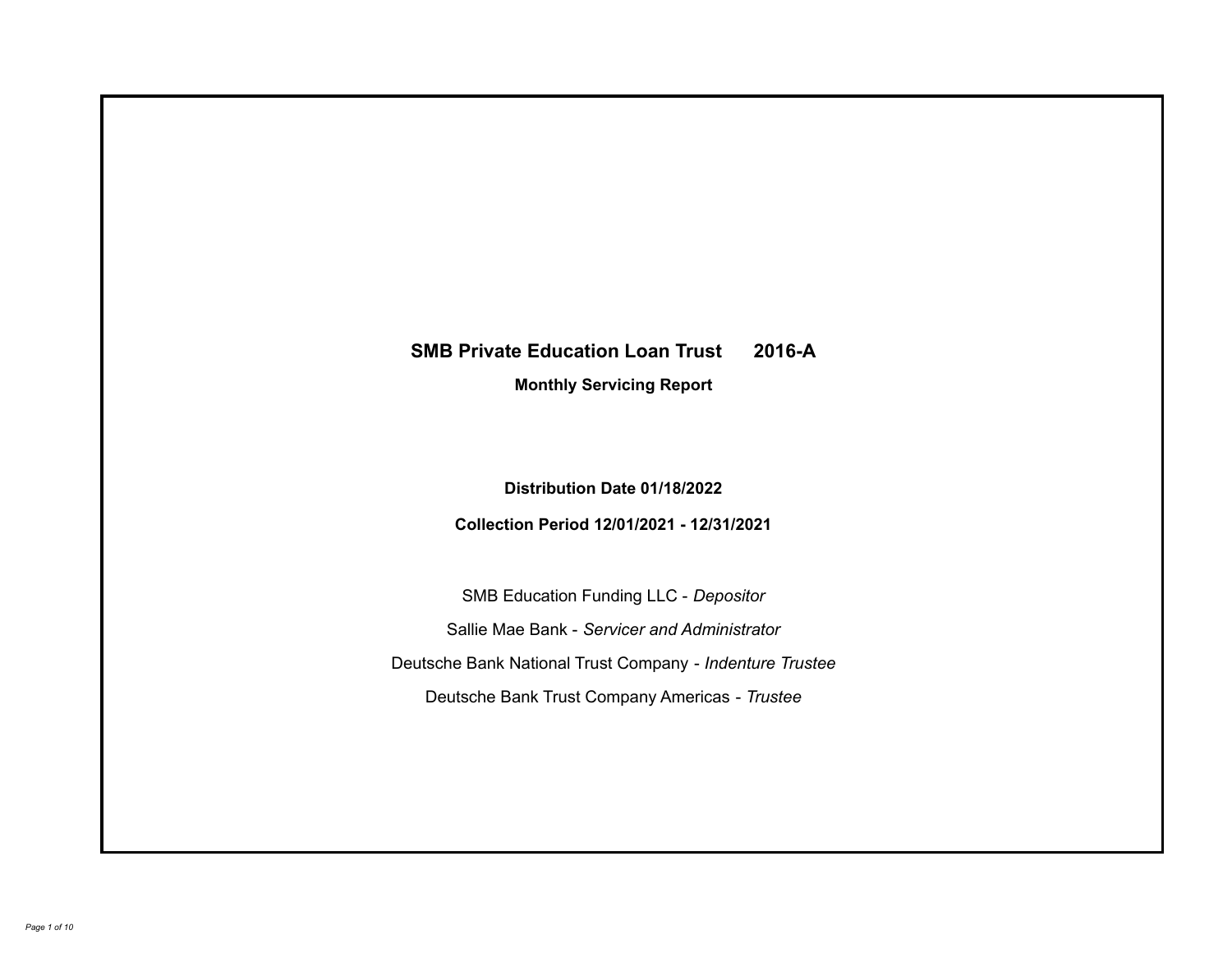A

| A | <b>Student Loan Portfolio Characteristics</b> |                                                 | Settlement Date<br>05/26/2016 | 11/30/2021            | 12/31/2021            |
|---|-----------------------------------------------|-------------------------------------------------|-------------------------------|-----------------------|-----------------------|
|   | <b>Principal Balance</b>                      |                                                 | \$585,861,635.84              | \$233,055,182.87      | \$229,034,529.06      |
|   | Interest to be Capitalized Balance            |                                                 | 32,367,510.93                 | 7,596,286.33          | 6,918,977.59          |
|   | Pool Balance                                  |                                                 | \$618,229,146.77              | \$240,651,469.20      | \$235,953,506.65      |
|   |                                               |                                                 |                               |                       |                       |
|   | Weighted Average Coupon (WAC)                 |                                                 | 8.16%                         | 7.74%                 | 7.74%                 |
|   | Weighted Average Remaining Term               |                                                 | 134.18<br>53,959              | 126.19<br>21,680      | 126.17<br>21,270      |
|   | Number of Loans                               |                                                 |                               |                       |                       |
|   | Number of Borrowers                           |                                                 | 52,283                        | 20,913<br>0.389259339 | 20,512<br>0.381660276 |
|   | Pool Factor                                   | Since Issued Total Constant Prepayment Rate (1) |                               | 9.54%                 | 9.52%                 |
|   |                                               |                                                 |                               |                       |                       |
| B | <b>Debt Securities</b>                        | <b>Cusip/Isin</b>                               | 12/15/2021                    |                       | 01/18/2022            |
|   | A <sub>2</sub> A                              | 78449FAB7                                       | \$73,361,972.15               |                       | \$71,325,298.61       |
|   | A2B                                           | 78449FAC5                                       | \$45,094,056.29               |                       | \$43,842,156.04       |
|   | B                                             | 78449FAD3                                       | \$50,000,000.00               |                       | \$50,000,000.00       |
|   |                                               |                                                 |                               |                       |                       |
| C | <b>Certificates</b>                           | <b>Cusip/Isin</b>                               | 12/15/2021                    |                       | 01/18/2022            |
|   | Residual                                      | 78449F101                                       | \$100,000.00                  |                       | \$100,000.00          |
|   |                                               |                                                 |                               |                       |                       |
| D | <b>Account Balances</b>                       |                                                 | 12/15/2021                    |                       | 01/18/2022            |
|   | Reserve Account Balance                       |                                                 | \$1,557,854.00                |                       | \$1,557,854.00        |

 $\,$  C  $\,$ 

| E. | <b>Asset / Liability</b>               | 12/15/2021      | 01/18/2022      |
|----|----------------------------------------|-----------------|-----------------|
|    | Overcollateralization Percentage       | 30.00%          | 30.00%          |
|    | Specified Overcollateralization Amount | \$72,195,440.76 | \$70,786,052.00 |
|    | Actual Overcollateralization Amount    | \$72,195,440.76 | \$70,786,052.00 |

(1) For additional information, see 'Since Issued CPR Methodology' found in section VIII of this report .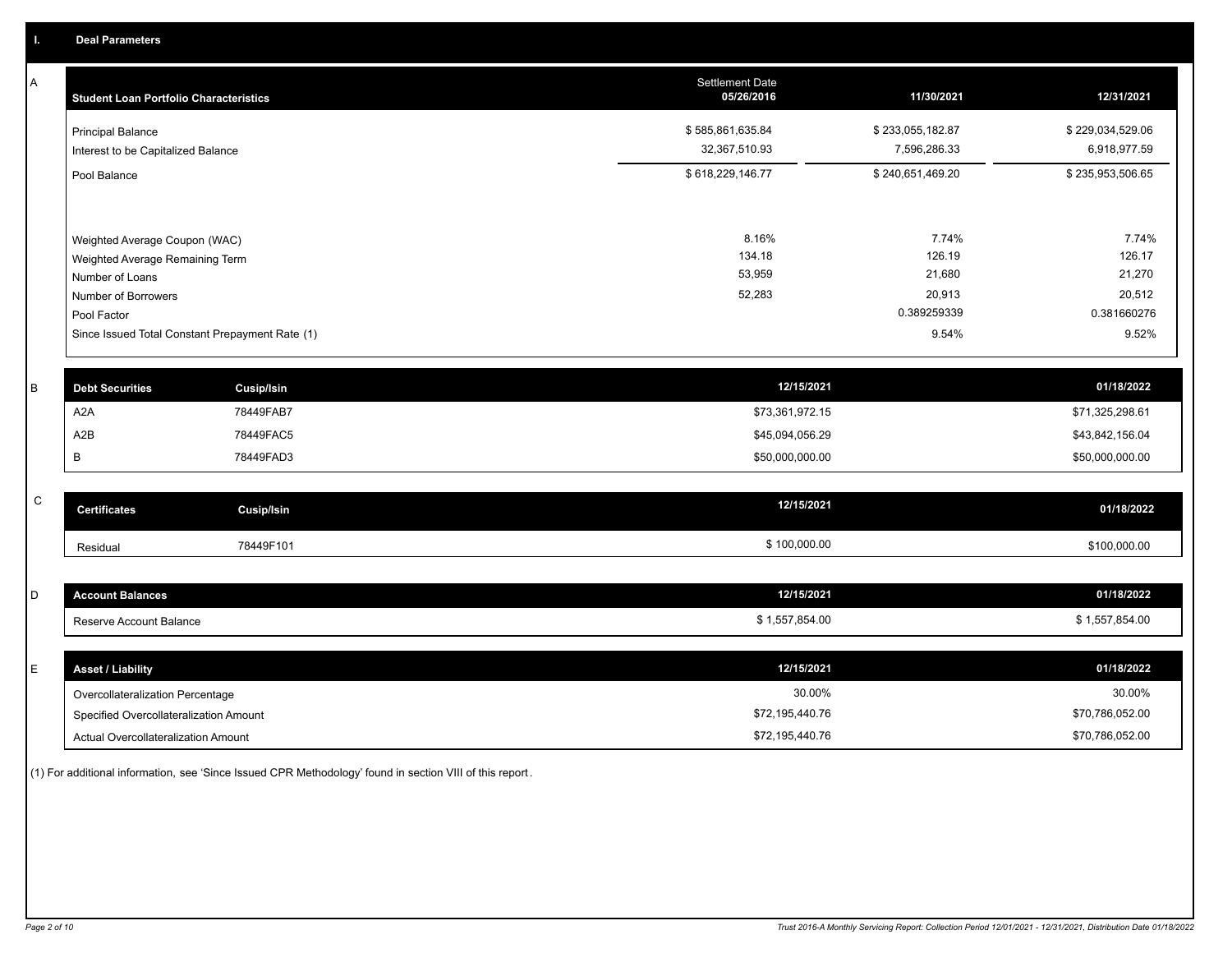## **II. 2016-A Trust Activity 12/01/2021 through 12/31/2021**

## **Total Principal Receipts \$ 4,556,525.44**  Other Principal Deposits 88,163.78 Servicer Principal Reimbursement 0.00 Seller Principal Reimbursement (2,164.33) Borrower Principal 4,470,525.99 A **Student Loan Principal Receipts**

### B **Student Loan Interest Receipts**

| <b>Total Interest Receipts</b>  | \$1,325,169.96 |
|---------------------------------|----------------|
| Other Interest Deposits         | 1.325.81       |
| Servicer Interest Reimbursement | 0.00           |
| Seller Interest Reimbursement   | (212.15)       |
| Borrower Interest               | 1,324,056.30   |

| C       | <b>Recoveries on Realized Losses</b>                             | \$58,802.49    |
|---------|------------------------------------------------------------------|----------------|
| D       | <b>Investment Income</b>                                         | \$148.98       |
| Е       | <b>Funds Borrowed from Next Collection Period</b>                | \$0.00         |
| F       | <b>Funds Repaid from Prior Collection Period</b>                 | \$0.00         |
| G       | Loan Sale or Purchase Proceeds                                   | \$0.00         |
| Н       | Initial Deposits to Distribution Account                         | \$0.00         |
|         | <b>Excess Transferred from Other Accounts</b>                    | \$0.00         |
| J       | <b>Borrower Benefit Reimbursements</b>                           | \$0.00         |
| K       | <b>Other Deposits</b>                                            | \$0.00         |
| ⊾       | <b>Other Fees Collected</b>                                      | \$0.00         |
| M       | <b>AVAILABLE FUNDS</b>                                           | \$5,940,646.87 |
| N       | Non-Cash Principal Activity During Collection Period             | \$535,871.63   |
| $\circ$ | Aggregate Purchased Amounts by the Depositor, Servicer or Seller | \$89,489.59    |
| P       | Aggregate Loan Substitutions                                     | \$0.00         |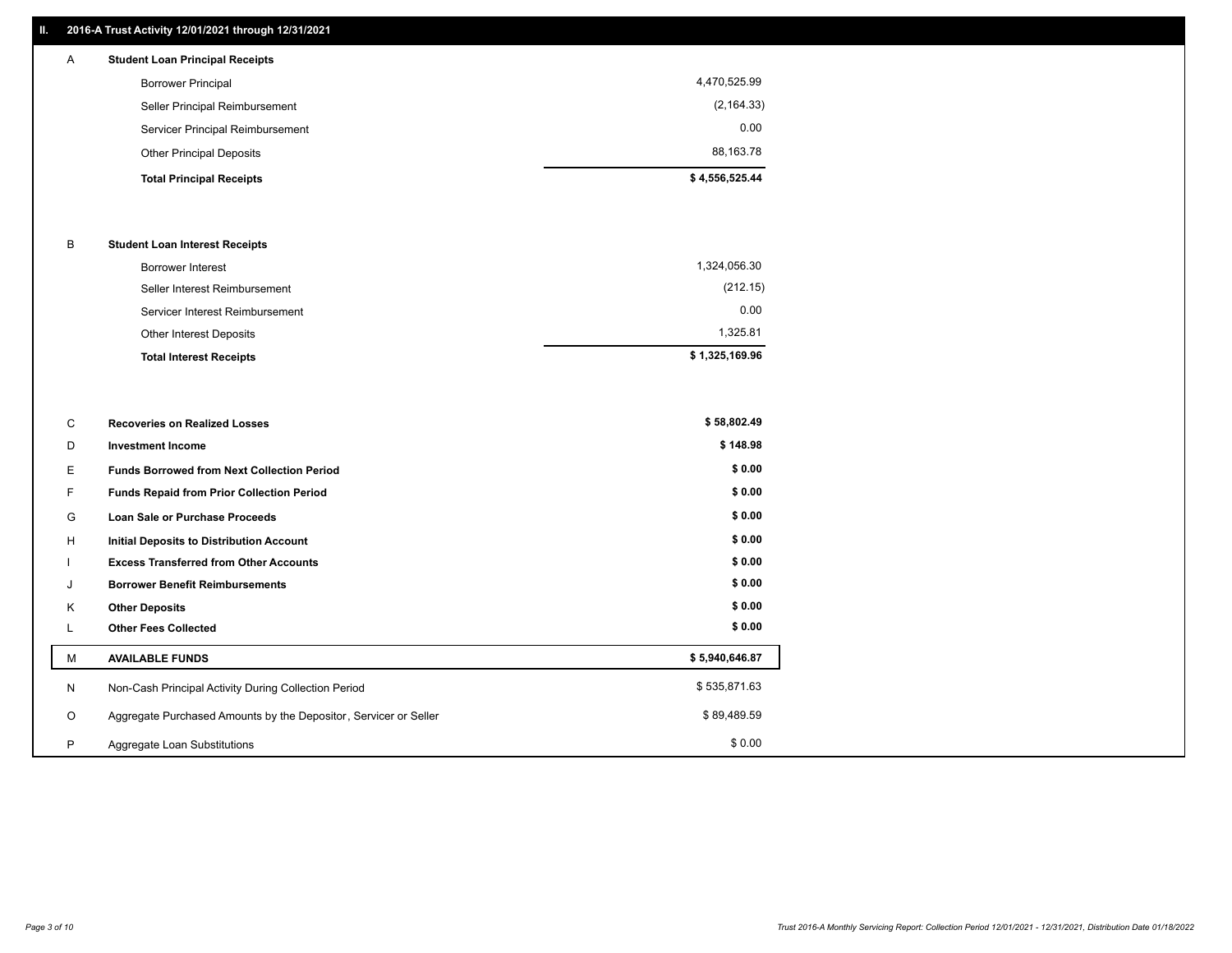|                   | <b>Loans by Repayment Status</b> |                          |            |                                                           |                |                            |                          |         |                                                           |                |                            |
|-------------------|----------------------------------|--------------------------|------------|-----------------------------------------------------------|----------------|----------------------------|--------------------------|---------|-----------------------------------------------------------|----------------|----------------------------|
|                   |                                  |                          | 12/31/2021 |                                                           |                | 11/30/2021                 |                          |         |                                                           |                |                            |
|                   |                                  | <b>Wtd Avg</b><br>Coupon | # Loans    | Principal and<br><b>Interest Accrued</b><br>to Capitalize | % of Principal | % of Loans in<br>Repay (1) | <b>Wtd Avg</b><br>Coupon | # Loans | Principal and<br><b>Interest Accrued</b><br>to Capitalize | % of Principal | % of Loans in<br>Repay (1) |
| INTERIM:          | IN SCHOOL                        | 8.77%                    | 315        | \$5,399,423.97                                            | 2.288%         | $-$ %                      | 8.72%                    | 327     | \$5,510,541.85                                            | 2.290%         | $-$ %                      |
|                   | GRACE                            | 9.00%                    | 73         | \$1,404,391.36                                            | 0.595%         | $-$ %                      | 8.96%                    | 125     | \$2,597,537.26                                            | 1.079%         | $-$ %                      |
|                   | <b>DEFERMENT</b>                 | 8.52%                    | 1,404      | \$19,694,475.79                                           | 8.347%         | $-$ %                      | 8.48%                    | 1,477   | \$20,289,971.12                                           | 8.431%         | $-$ %                      |
| <b>REPAYMENT:</b> | <b>CURRENT</b>                   | 7.61%                    | 18,451     | \$194,973,149.15                                          | 82.632%        | 93.086%                    | 7.61%                    | 18,733  | \$198,008,117.60                                          | 82.280%        | 93.289%                    |
|                   | 30-59 DAYS DELINQUENT            | 8.50%                    | 431        | \$5,928,739.55                                            | 2.513%         | 2.831%                     | 8.17%                    | 389     | \$5,513,353.61                                            | 2.291%         | 2.598%                     |
|                   | 60-89 DAYS DELINQUENT            | 7.83%                    | 185        | \$2,894,028.73                                            | 1.227%         | 1.382%                     | 7.71%                    | 158     | \$2,300,361.86                                            | 0.956%         | 1.084%                     |
|                   | 90+ DAYS DELINQUENT              | 7.64%                    | 123        | \$2,045,767.35                                            | 0.867%         | 0.977%                     | 7.81%                    | 105     | \$1,797,409.98                                            | 0.747%         | 0.847%                     |
|                   | FORBEARANCE                      | 7.44%                    | 288        | \$3,613,530.75                                            | 1.531%         | 1.725%                     | 7.52%                    | 366     | \$4,634,175.92                                            | 1.926%         | 2.183%                     |
| <b>TOTAL</b>      |                                  |                          | 21,270     | \$235,953,506.65                                          | 100.00%        | 100.00%                    |                          | 21,680  | \$240,651,469.20                                          | 100.00%        | 100.00%                    |

Percentages may not total 100% due to rounding \*

1 Loans classified in "Repayment" include any loan for which interim interest only, \$25 fixed payments or full principal and interest payments are due.

| <b>Loans by Borrower Status</b>                                                                                                                                                                           |                          |         |                                                           |                |                                |                          |         |                                                                  |                |                                |
|-----------------------------------------------------------------------------------------------------------------------------------------------------------------------------------------------------------|--------------------------|---------|-----------------------------------------------------------|----------------|--------------------------------|--------------------------|---------|------------------------------------------------------------------|----------------|--------------------------------|
|                                                                                                                                                                                                           |                          |         | 12/31/2021                                                |                |                                |                          |         | 11/30/2021                                                       |                |                                |
|                                                                                                                                                                                                           | <b>Wtd Avg</b><br>Coupon | # Loans | Principal and<br><b>Interest Accrued</b><br>to Capitalize | % of Principal | % of Loans in<br>P&I Repay (2) | <b>Wtd Avg</b><br>Coupon | # Loans | <b>Principal and</b><br><b>Interest Accrued</b><br>to Capitalize | % of Principal | % of Loans in<br>P&I Repay (2) |
| <b>INTERIM:</b><br>IN SCHOOL                                                                                                                                                                              | 8.56%                    | 570     | \$9,414,158.27                                            | 3.990%         | $-$ %                          | 8.53%                    | 597     | \$9,762,260.54                                                   | 4.057%         | $-$ %                          |
| <b>GRACE</b>                                                                                                                                                                                              | 8.62%                    | 126     | \$2,108,327.20                                            | 0.894%         | $-$ %                          | 8.46%                    | 226     | \$4,299,441.62                                                   | 1.787%         | $-$ %                          |
| <b>DEFERMENT</b>                                                                                                                                                                                          | 8.16%                    | 2,613   | \$35,949,505.32                                           | 15.236%        | $-$ %                          | 8.14%                    | 2,742   | \$36,953,066.03                                                  | 15.355%        | $-$ %                          |
| <b>CURRENT</b><br>P&I REPAYMENT:                                                                                                                                                                          | 7.59%                    | 16,959  | \$174,282,920.75                                          | 73.863%        | 92.467%                        | 7.58%                    | 17,113  | \$175,538,791.02                                                 | 72.943%        | 92.566%                        |
| 30-59 DAYS DELINQUENT                                                                                                                                                                                     | 8.49%                    | 412     | \$5,702,822.89                                            | 2.417%         | 3.026%                         | 8.17%                    | 378     | \$5,420,527.39                                                   | 2.252%         | 2.858%                         |
| 60-89 DAYS DELINQUENT                                                                                                                                                                                     | 7.84%                    | 181     | \$2,856,972.13                                            | 1.211%         | 1.516%                         | 7.73%                    | 154     | \$2,266,841.53                                                   | 0.942%         | 1.195%                         |
| 90+ DAYS DELINQUENT                                                                                                                                                                                       | 7.64%                    | 121     | \$2,025,269.34                                            | 0.858%         | 1.075%                         | 7.80%                    | 104     | \$1,776,365.15                                                   | 0.738%         | 0.937%                         |
| <b>FORBEARANCE</b>                                                                                                                                                                                        | 7.44%                    | 288     | \$3,613,530.75                                            | 1.531%         | 1.917%                         | 7.52%                    | 366     | \$4,634,175.92                                                   | 1.926%         | 2.444%                         |
| <b>TOTAL</b><br>$\star$<br>Percentages may not total 100% due to rounding<br>2 Loans classified in "P&I Repayment" includes only those loans for which scheduled principal and interest payments are due. |                          | 21,270  | \$235,953,506.65                                          | 100.00%        | 100.00%                        |                          | 21,680  | \$240,651,469.20                                                 | 100.00%        | 100.00%                        |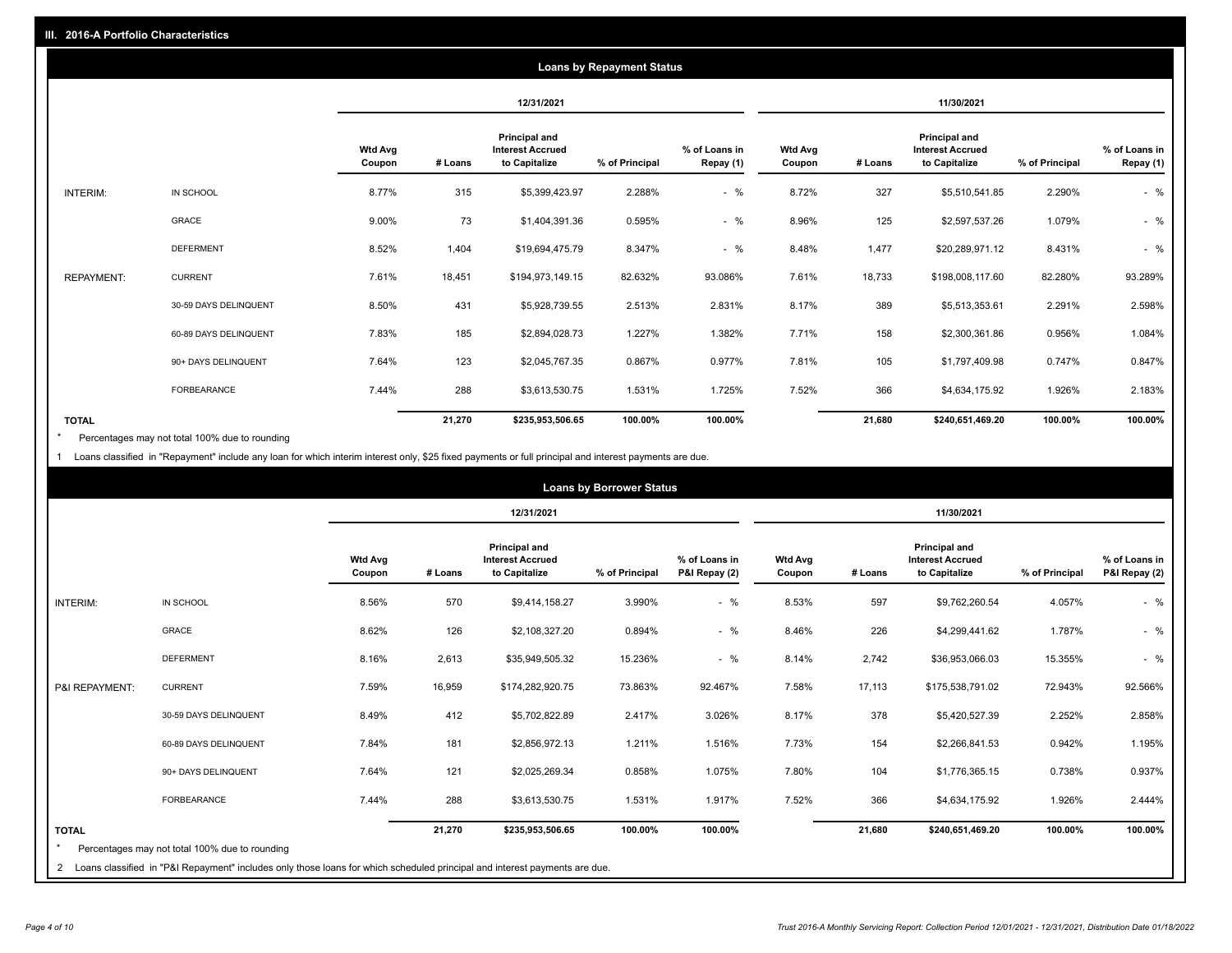|                                                                                                  | 12/31/2021       | 11/30/2021       |
|--------------------------------------------------------------------------------------------------|------------------|------------------|
| Pool Balance                                                                                     | \$235,953,506.65 | \$240,651,469.20 |
| Total # Loans                                                                                    | 21,270           | 21,680           |
| Total # Borrowers                                                                                | 20,512           | 20,913           |
| Weighted Average Coupon                                                                          | 7.74%            | 7.74%            |
| Weighted Average Remaining Term                                                                  | 126.17           | 126.19           |
| Percent of Pool - Cosigned                                                                       | 93.5%            | 93.5%            |
| Percent of Pool - Non Cosigned                                                                   | 6.5%             | 6.5%             |
| Borrower Interest Accrued for Period                                                             | \$1,513,591.66   | \$1,486,020.54   |
| Outstanding Borrower Interest Accrued                                                            | \$9,109,008.09   | \$9,802,549.15   |
| Gross Principal Realized Loss - Periodic *                                                       | \$313,970.12     | \$407,921.10     |
| Gross Principal Realized Loss - Cumulative *                                                     | \$28,566,461.11  | \$28,252,490.99  |
| Recoveries on Realized Losses - Periodic                                                         | \$58,802.49      | \$65,393.68      |
| Recoveries on Realized Losses - Cumulative                                                       | \$4,376,721.02   | \$4,317,918.53   |
| Net Losses - Periodic                                                                            | \$255,167.63     | \$342,527.42     |
| Net Losses - Cumulative                                                                          | \$24,189,740.09  | \$23,934,572.46  |
| Non-Cash Principal Activity - Capitalized Interest                                               | \$851,196.97     | \$1,109,646.80   |
| Since Issued Total Constant Prepayment Rate (CPR) (1)                                            | 9.52%            | 9.54%            |
| <b>Loan Substitutions</b>                                                                        | \$0.00           | \$0.00           |
| <b>Cumulative Loan Substitutions</b>                                                             | \$0.00           | \$0.00           |
| <b>Unpaid Servicing Fees</b>                                                                     | \$0.00           | \$0.00           |
| <b>Unpaid Administration Fees</b>                                                                | \$0.00           | \$0.00           |
| <b>Unpaid Carryover Servicing Fees</b>                                                           | \$0.00           | \$0.00           |
| Note Interest Shortfall                                                                          | \$0.00           | \$0.00           |
| Loans in Modification                                                                            | \$19,902,613.45  | \$20,349,096.03  |
| % of Loans in Modification as a % of Loans in Repayment (P&I)                                    | 10.77%           | 11.00%           |
|                                                                                                  |                  |                  |
| % Annualized Gross Principal Realized Loss - Periodic as a %<br>of Loans in Repayment (P&I) * 12 | 2.04%            | 2.65%            |
| % Gross Principal Realized Loss - Cumulative as a % of                                           |                  |                  |
| Original Pool Balance                                                                            | 4.62%            | 4.57%            |

\* In accordance with the Servicer's current policies and procedures, after September 1, 2017 loans subject to bankruptcy claims generally will not be reported as a charged- off unless and until they are delinquent for 120

(1) For additional information, see 'Since Issued CPR Methodology' found in section VIII of this report .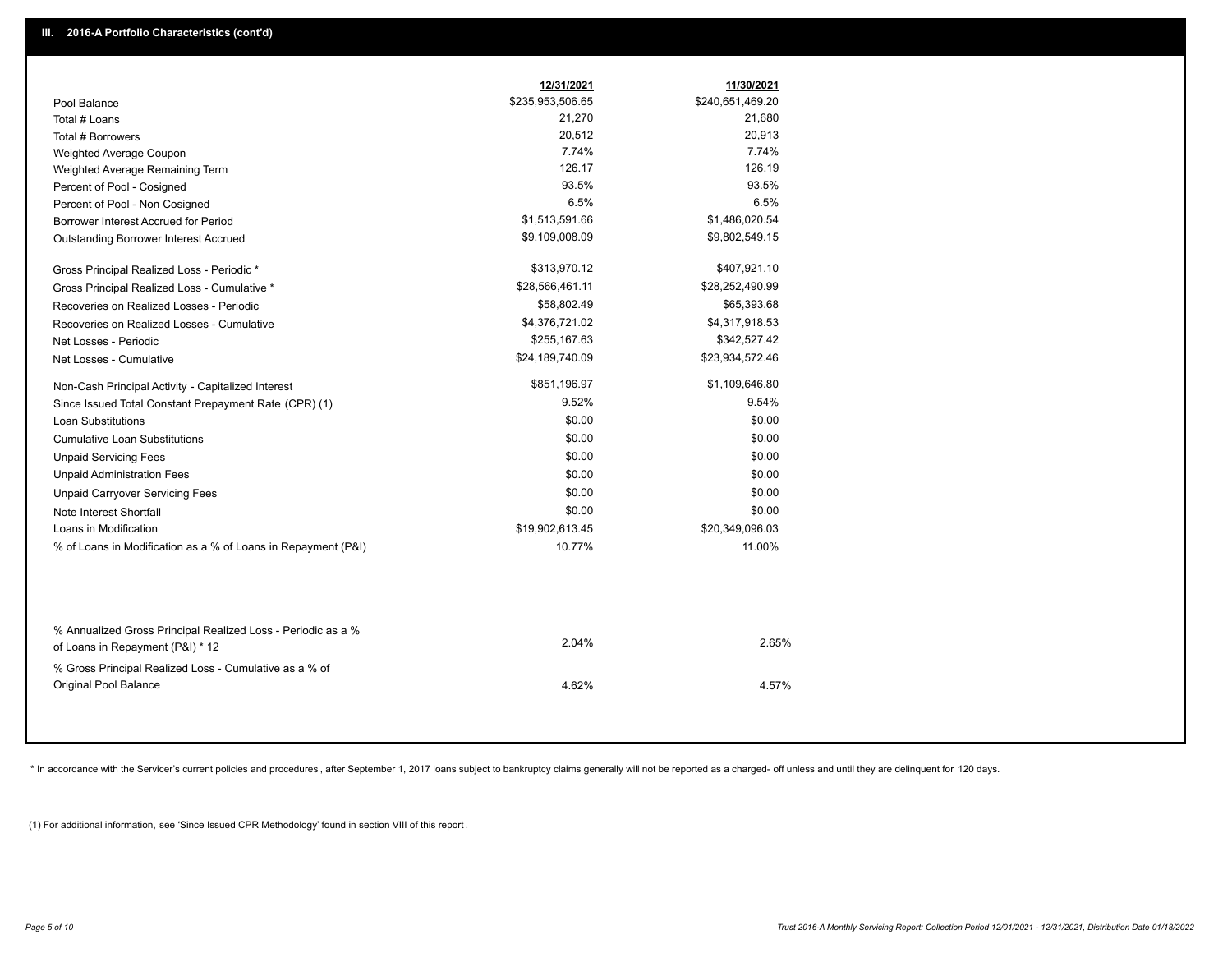#### **Loan Program**  A

|                                    | Weighted<br>Average | # LOANS     | <b>\$ AMOUNT</b> | $%$ *    |
|------------------------------------|---------------------|-------------|------------------|----------|
| - Smart Option Interest-Only Loans | 6.73%               | 4,068       | \$29,322,688.98  | 12.427%  |
| - Smart Option Fixed Pay Loans     | 7.73%               | 5,771       | \$76,329,644.31  | 32.349%  |
| - Smart Option Deferred Loans      | 7.98%               | 11,431      | \$130,301,173.36 | 55.223%  |
| - Other Loan Programs              | $0.00\%$            | $\mathbf 0$ | \$0.00           | 0.000%   |
| <b>Total</b>                       | 7.74%               | 21,270      | \$235,953,506.65 | 100.000% |

\* Percentages may not total 100% due to rounding

B

C

**Index Type**

|                       | Weighted<br>Average | # LOANS | \$ AMOUNT        | % *       |
|-----------------------|---------------------|---------|------------------|-----------|
| - Fixed Rate Loans    | 7.91%               | 4,383   | \$57,844,088.49  | 24.515%   |
| - LIBOR Indexed Loans | 7.69%               | 16,887  | \$178,109,418.16 | 75.485%   |
| - Other Index Rates   | $0.00\%$            | 0       | \$0.00           | $0.000\%$ |
| <b>Total</b>          | 7.74%               | 21,270  | \$235,953,506.65 | 100.000%  |

\* Percentages may not total 100% due to rounding

## **Weighted Average Recent FICO**

| $0 - 639$<br>640 - 669<br>670 - 699<br>700 - 739 | 1,391<br>1,366<br>2,134<br>4,505 | \$16,610,377.91<br>\$16,391,385.64<br>\$24,952,429.44 | 7.040%<br>6.947%<br>10.575% |
|--------------------------------------------------|----------------------------------|-------------------------------------------------------|-----------------------------|
|                                                  |                                  |                                                       |                             |
|                                                  |                                  |                                                       |                             |
|                                                  |                                  |                                                       |                             |
|                                                  |                                  | \$51,258,471.15                                       | 21.724%                     |
| $740 +$                                          | 11,873                           | \$126,735,531.73                                      | 53.712%                     |
| N/A <sup>(1)</sup>                               |                                  | \$5,310.78                                            | 0.002%                      |
| <b>Total</b>                                     | 21,270                           | \$235,953,506.65                                      | 100.000%                    |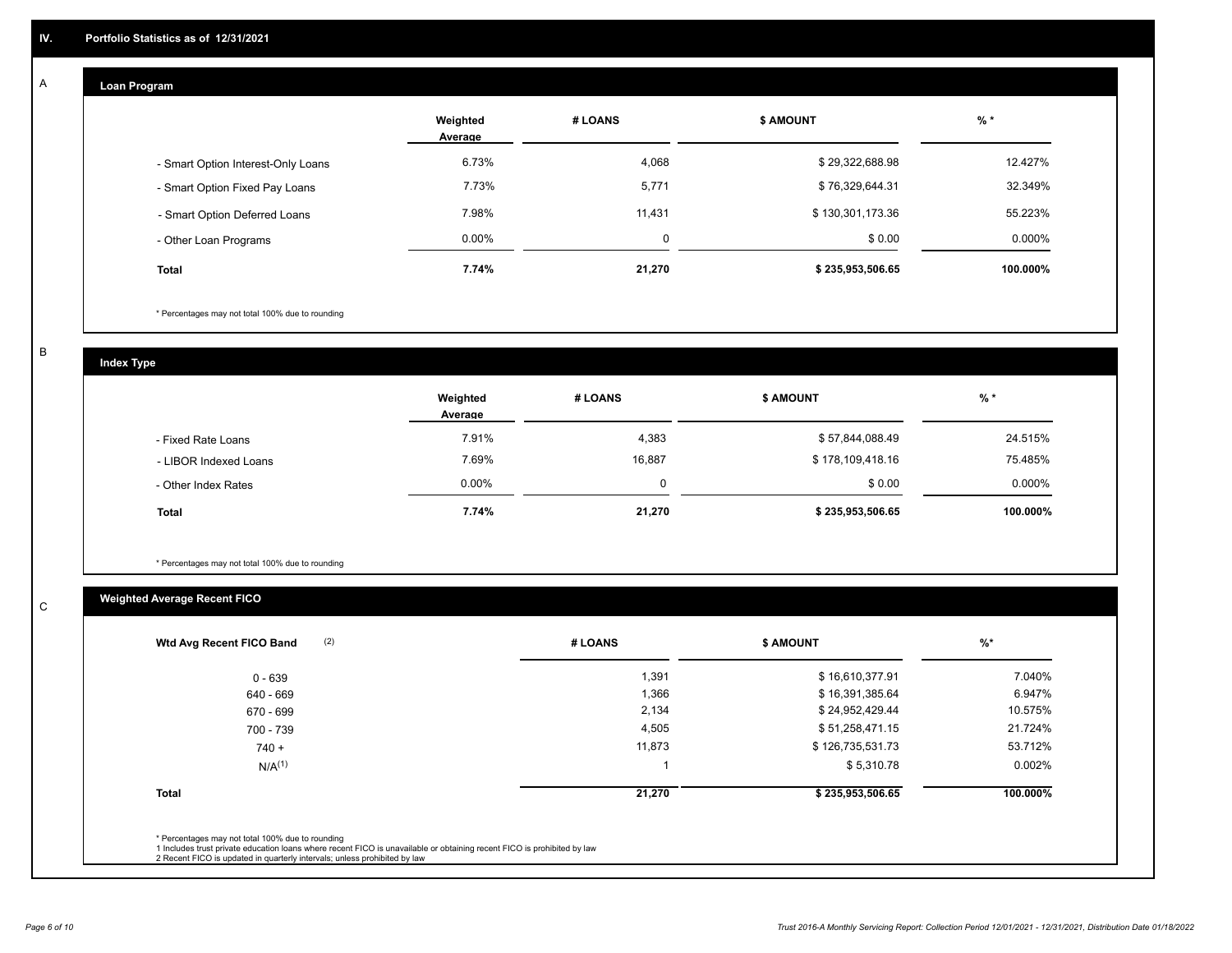| V. | 2016-A Reserve Account, Principal Distribution, and R-2 Certificate Calculations     |                  |
|----|--------------------------------------------------------------------------------------|------------------|
| А. | <b>Reserve Account</b>                                                               |                  |
|    | Specified Reserve Account Balance                                                    | \$1,557,854.00   |
|    | Actual Reserve Account Balance                                                       | \$1,557,854.00   |
| В. | <b>Principal Distribution Amount</b>                                                 |                  |
|    | i.<br>Class A Notes Outstanding                                                      | \$118,456,028.44 |
|    | ii.<br>Pool Balance                                                                  | \$235,953,506.65 |
|    | First Priority Principal Distribution Amount (i - ii)<br>iii.                        | \$0.00           |
|    | Class A and B Notes Outstanding<br>iv.                                               | \$168,456,028.44 |
|    | First Priority Principal Distribution Amount<br>۷.                                   | \$0.00           |
|    | Pool Balance<br>vi.                                                                  | \$235,953,506.65 |
|    | Specified Overcollateralization Amount<br>vii.                                       | \$70,786,052.00  |
|    | Regular Principal Distribution Amount (if (iv > 0, (iv - v) - (vi - vii))<br>viii.   | \$3,288,573.79   |
|    | Pool Balance<br>ix.                                                                  | \$235,953,506.65 |
|    | 10% of Initial Pool Balance<br>х.                                                    | \$61,822,914.68  |
|    | First Priority Principal Distribution Amount<br>xi.                                  | \$0.00           |
|    | Regular Principal Distribution Amount<br>xii.                                        | \$3,288,573.79   |
|    | Available Funds (after payment of waterfall items A through I)<br>xiii.              | \$2,131,069.72   |
|    | xiv. Additional Principal Distribution Amount (if(vi <= x,min(xiii, vi - xi - xii))) | \$0.00           |
| C. | R-2 Certificate                                                                      |                  |
|    | <b>Previous Notional Balance</b>                                                     | \$37,490,591.00  |
|    | Shortfall of Principal                                                               | \$0.00           |
|    | Shortfall of Interest                                                                | \$0.00           |
|    | <b>Current Notional Balance</b>                                                      | \$37,490,591.00  |
|    | Excess Distribution Allocated (1)                                                    | \$600,967.67     |
|    |                                                                                      |                  |
|    |                                                                                      |                  |

1. Until the notional amount of the R-2 Certificate is reduced to zero and if there is excess cash through the distribution available it will be distributed to the R-2 Certificate, otherwise the amount will be zero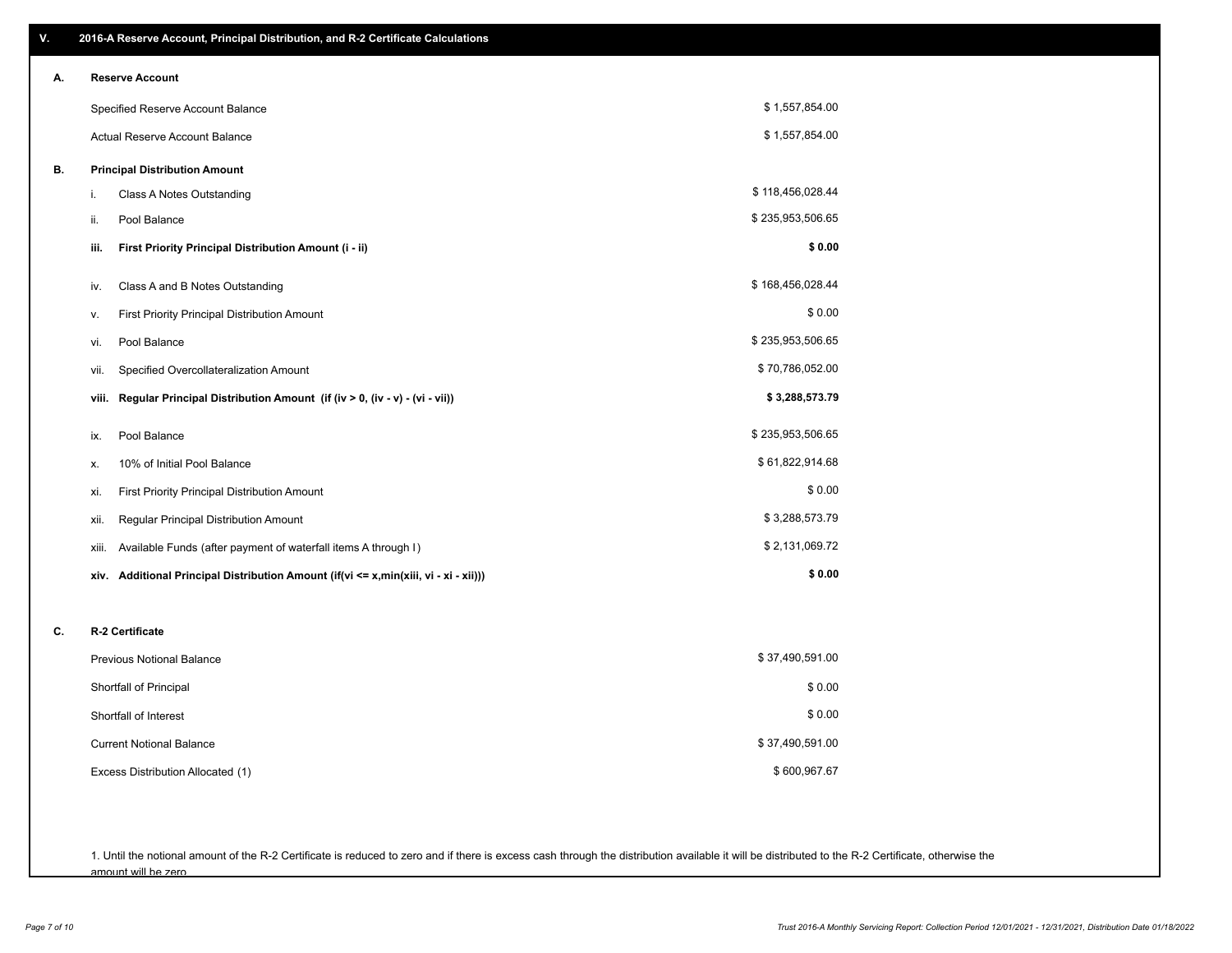|                                                         | Paid           | <b>Funds Balance</b> |
|---------------------------------------------------------|----------------|----------------------|
| <b>Total Available Funds</b>                            |                | \$5,940,646.87       |
| <b>Trustee Fees</b><br>A                                | \$0.00         | \$5,940,646.87       |
| <b>Servicing Fees</b><br>В                              | \$155,810.36   | \$5,784,836.51       |
| C<br>i. Administration Fees                             | \$8,333.00     | \$5,776,503.51       |
| ii. Unreimbursed Administrator Advances plus any Unpaid | \$0.00         | \$5,776,503.51       |
| Class A Noteholders Interest Distribution Amount<br>D   | \$233,621.81   | \$5,542,881.70       |
| Е<br>First Priority Principal Payment                   | \$0.00         | \$5,542,881.70       |
| Class B Noteholders Interest Distribution Amount<br>F.  | \$123,238.19   | \$5,419,643.51       |
| <b>Reinstatement Reserve Account</b><br>G               | \$0.00         | \$5,419,643.51       |
| H<br>Regular Principal Distribution                     | \$3,288,573.79 | \$2,131,069.72       |
| <b>Carryover Servicing Fees</b>                         | \$0.00         | \$2,131,069.72       |
| Additional Principal Distribution Amount<br>J           | \$0.00         | \$2,131,069.72       |
| Unpaid Expenses of Trustee<br>Κ                         | \$0.00         | \$2,131,069.72       |
| Unpaid Expenses of Administrator<br>L                   | \$0.00         | \$2,131,069.72       |
| i. Remaining Funds to the R-1 Certificateholder(s)<br>м | \$1,530,102.05 | \$600,967.67         |
| ii. Remaining Funds to the R-2 Certificateholder(s)     | \$600,967.67   | \$0.00               |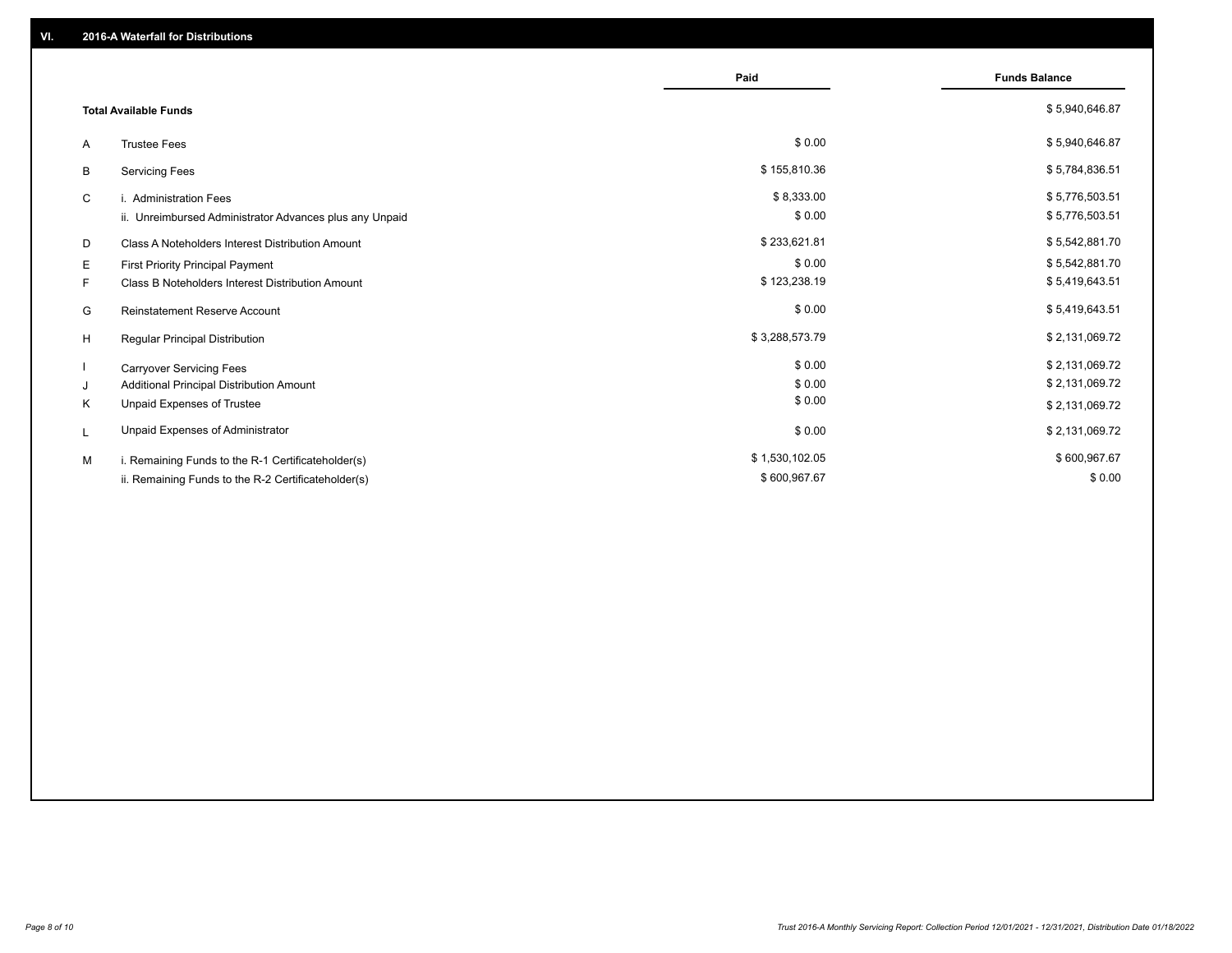| <b>Distribution Amounts</b>                                |                         |                         |                         |
|------------------------------------------------------------|-------------------------|-------------------------|-------------------------|
|                                                            | A <sub>2</sub> A        | A2B                     | в                       |
| Cusip/Isin                                                 | 78449FAB7               | 78449FAC5               | 78449FAD3               |
| <b>Beginning Balance</b>                                   | \$73,361,972.15         | \$45,094,056.29         | \$50,000,000.00         |
| Index                                                      | <b>FIXED</b>            | <b>LIBOR</b>            | <b>LIBOR</b>            |
| Spread/Fixed Rate                                          | 2.70%                   | 1.50%                   | 2.50%                   |
| Record Date (Days Prior to Distribution)                   | 1 NEW YORK BUSINESS DAY | 1 NEW YORK BUSINESS DAY | 1 NEW YORK BUSINESS DAY |
| <b>Accrual Period Begin</b>                                | 12/15/2021              | 12/15/2021              | 12/15/2021              |
| <b>Accrual Period End</b>                                  | 1/15/2022               | 1/18/2022               | 1/18/2022               |
| Daycount Fraction                                          | 0.08333333              | 0.09444444              | 0.09444444              |
| Interest Rate*                                             | 2.70000%                | 1.60975%                | 2.60975%                |
| <b>Accrued Interest Factor</b>                             | 0.002250000             | 0.001520319             | 0.002464764             |
| <b>Current Interest Due</b>                                | \$165,064.44            | \$68,557.37             | \$123,238.19            |
| Interest Shortfall from Prior Period Plus Accrued Interest | $\mathsf{\$}$ -         | $$ -$                   | $\mathsf{\$}$ -         |
| <b>Total Interest Due</b>                                  | \$165,064.44            | \$68,557.37             | \$123,238.19            |
| <b>Interest Paid</b>                                       | \$165,064.44            | \$68,557.37             | \$123,238.19            |
| Interest Shortfall                                         | $\mathsf{\$}$ -         | $$ -$                   | $$ -$                   |
| <b>Principal Paid</b>                                      | \$2,036,673.54          | \$1,251,900.25          | $$ -$                   |
| <b>Ending Principal Balance</b>                            | \$71,325,298.61         | \$43,842,156.04         | \$50,000,000.00         |
| Paydown Factor                                             | 0.009342539             | 0.009342539             | 0.000000000             |
| <b>Ending Balance Factor</b>                               | 0.327180269             | 0.327180269             | 1.000000000             |

\* Pay rates for Current Distribution. For the interest rates applicable to the next distribution date, please see https://www.salliemae.com/about/investors/data/SMBabrate.txt.

**VII. 2016-A Distributions**